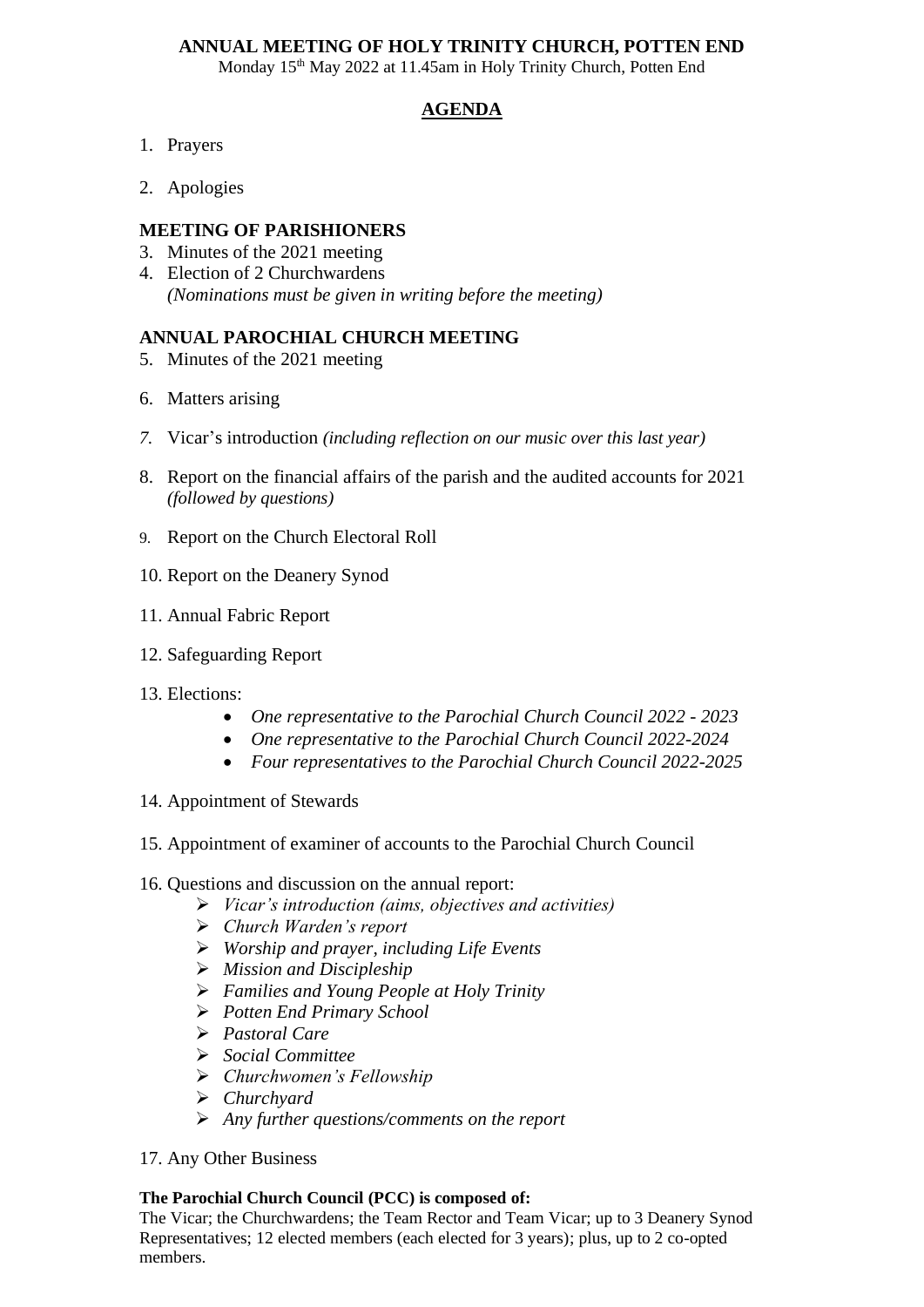# **MINUTES OF THE ANNUAL PAROCHIAL CHURCH MEETING HOLY TRINITY CHURCH, POTTEN END**

Held on Thursday 20<sup>th</sup> May 2021 in Church and via Zoom

- 1. Reverend Joe Roberts, who chaired the meeting, opened proceedings with a prayer.
- 2. Apologies were received from Carole Harrison, Hilary Matheson, Frank and Mary Mitchell. *There were 16 parishioners present in Church and 12 on Zoom.*

#### **MEETING OF PARISHIONERS**

- 3. Minutes of the 2020 meeting: Agreed and signed by Joe.
- 4. Election of 2 Churchwardens: Julie Griffiths and Andy Smith had offered to stand again and were duly elected. Joe expressed thanks to Julie and Andy for their hard work and devotion to the Church and for their support for himself.

### **ANNUAL PAROCHIAL CHURCH MEETING**

- **5. Minutes of the 2020 Meeting:** Agreed and signed by Joe.
- **6. Matters Arising**: None

### **Copies of the Annual Report were available in church and could also be viewed online.**

**7. Vicar's Introduction (including special photo presentation and video of our music over this last year):**

Given the unprecedented year we have had, Joe chose, instead of the usual verbal report, to show a series of engaging photos to reflect the year of the Church. Entitled "That Was The Year That Was", the photos faithfully illustrated many of the activities going on behind the scenes. It was an impressive record of the key events in an unusual year. Joe emphasised that, as always, the aim is for the Church to be at the heart of the community.

A fantastic "Music at Holy Trinity" video composed by Daniel King Smith and Andy Smith was played. Joe thanked the musicians and others for their continued support.

### **8. Report on the Financial Affairs of the parish and the audited accounts for 2020:**

Details for 2020 could be found in the Financial Review in the Annual Report. In her overview treasurer Katie Bett drew attention to the approx. £11,000 general fund deficit. Income from the Church Room and the newsletter was well down and could not offset the deficit as has been the case in previous years. Costs during the pandemic have been reduced. Unfortunately, our Outreach contribution for this year has been cut. The fact that income from planned giving (regular commitments such as standing orders) increased in 2021 is helpful when it comes to forward planning. The Parish Giving Scheme has seen an increase, in part though through people converting to this from plate donations. The re-opening of the Church and increase in Church Room bookings should have a favourable impact on the financial position by the end of 2021.

Katie was thanked for so ably fulfilling her role as treasurer.

### **9. Report on the Church Electoral Roll:**

Esther King Smith has worked on compiling the Electoral Roll. A few members have been lost and 4 new members recruited. The number on the roll stands at 112.

**10. Report on the Deanery Synod:**

Has not met formally this year.